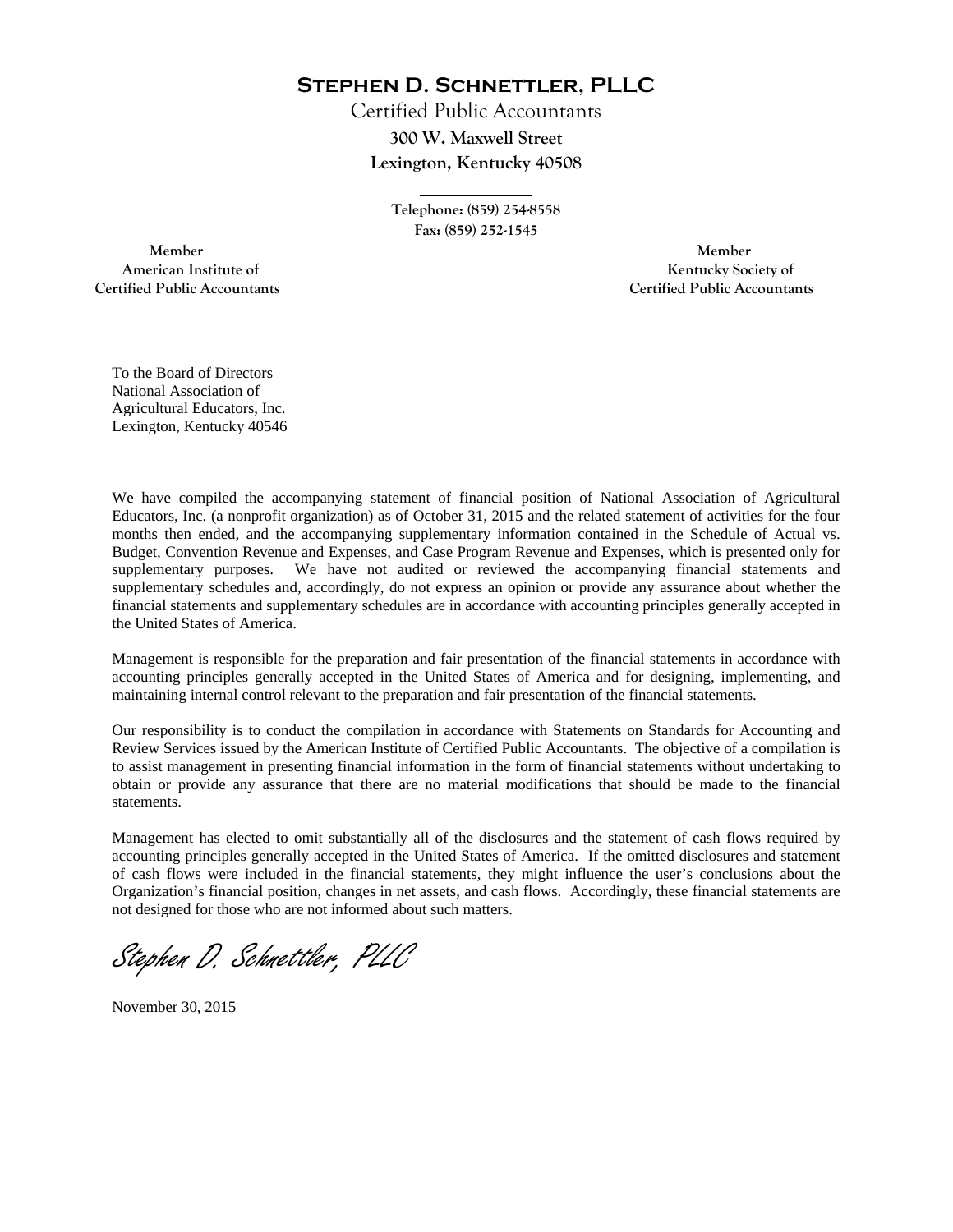## NATIONAL ASSOCIATION OF AGRICULTURAL EDUCATORS, INC. **Statement of Financial Position** October 31, 2015

| <b>ASSETS</b>                         |                 |  |
|---------------------------------------|-----------------|--|
| Cash on deposit                       | \$<br>214,921   |  |
| Investments - operating fund          | 597,589         |  |
| Investments - life membership fund    | 206,860         |  |
| Investments - reserve fund            | 2,723           |  |
| Accounts receivable                   | 516,405         |  |
| Inventory                             | 5,000           |  |
| Prepaid expenses                      | 189,609         |  |
| Property and equipment - CASE         | 627             |  |
| Property and equipment                | 11,495          |  |
| <b>TOTAL ASSETS</b>                   | \$<br>1,745,229 |  |
| <b>LIABILITIES AND NET ASSETS</b>     |                 |  |
| <b>LIABILITIES</b>                    |                 |  |
| Accounts payable                      | \$<br>59,048    |  |
| Accrued leave payable                 | 38,485          |  |
| Other current liabilities             | 8,541           |  |
| <b>TOTAL LIABILITIES</b>              | 106,074         |  |
| <b>NET ASSETS</b>                     |                 |  |
| Unrestricted net assets:              |                 |  |
| Current operation                     | 827,755         |  |
| Board designated for special purposes | 207,565         |  |
| Temporarily restricted net assets     | 480             |  |
| <b>CASE Project</b>                   | 603,355         |  |
| <b>TOTAL NET ASSETS</b>               | 1,639,155       |  |
| TOTAL LIABILITIES AND NET ASSETS      | \$<br>1,745,229 |  |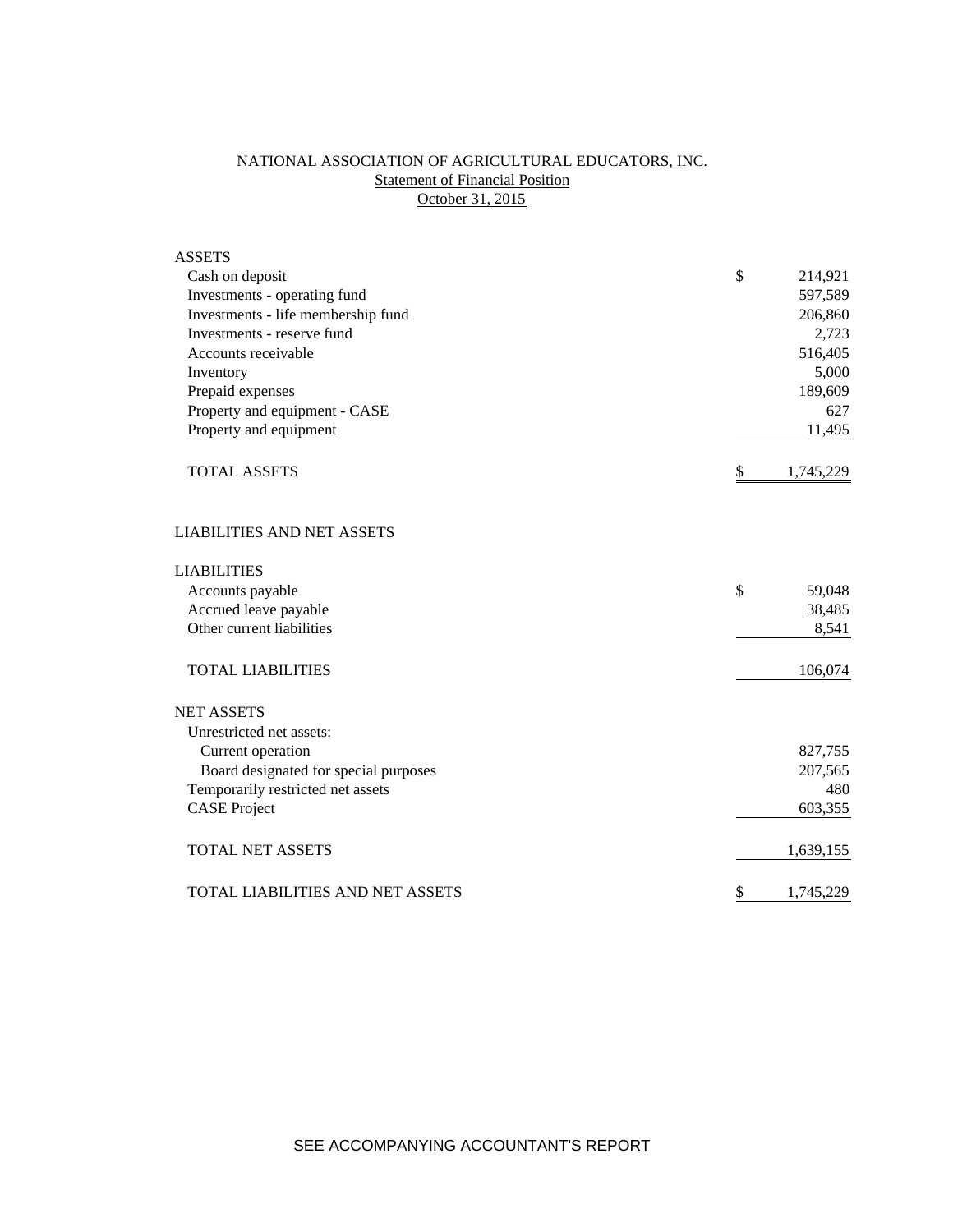### NATIONAL ASSOCIATION OF AGRICULTURAL EDUCATORS, INC. **Statement of Activities** For the Four Months ended October 31, 2015

|                                       | Unrestricted   |               |             |           |           |    |              |
|---------------------------------------|----------------|---------------|-------------|-----------|-----------|----|--------------|
|                                       | Current        | Board         | Temporarily |           | CASE      |    |              |
|                                       | Operations     | Designated    | Restricted  |           | Project   |    | Total        |
| Revenue, Gains and Losses             |                |               |             |           |           |    |              |
| Membership dues                       | \$<br>264,936  | \$<br>120     | \$          | \$        |           | \$ | 265,056      |
| Convention registration               |                |               |             |           |           |    |              |
| Sponsorship and awards                | 10,000         |               |             |           |           |    | 10,000       |
| Merchandise sales                     | 1,494          |               |             |           |           |    | 1,494        |
| Contributions                         |                |               |             |           |           |    |              |
| Management fees                       | 1              |               |             |           |           |    | $\mathbf{1}$ |
| Net realized and unrealized           |                |               |             |           |           |    |              |
| gains (losses) on securities          | (13, 554)      |               |             |           |           |    | (13, 554)    |
| Interest and dividends                | 2,450          |               |             |           |           |    | 2,450        |
| FFA Foundation projects               | 70,142         |               |             |           |           |    | 70,142       |
| CASE Program income                   |                |               |             |           | 1,033,422 |    | 1,033,422    |
| Other income                          | 138,345        |               |             |           |           |    | 138,345      |
| Total Revenue, Gaines and Losses      | 473,814        | 120           |             |           | 1,033,422 |    | 1,507,356    |
| Net Assets Released from Restrictions |                |               |             |           |           |    |              |
| Total Revenue, Gains and Losses       |                |               |             |           |           |    |              |
| and Reclassifications                 | 473,814        | 120           |             |           | 1,033,422 |    | 1,507,356    |
| Expenses                              |                |               |             |           |           |    |              |
| General expenses                      | 373,345        |               |             |           |           |    | 373,345      |
| FFA Foundation projects               | 20,691         |               |             |           |           |    | 20,691       |
| <b>CASE</b> Program expenses          | $\overline{a}$ |               |             |           | 660,794   |    | 660,794      |
| Convention expenses                   | 2,840          |               |             |           |           |    | 2,840        |
|                                       |                |               |             |           |           |    |              |
| Total expenses                        | 396,876        |               |             |           | 660,794   |    | 1,057,670    |
| INCREASE (DECREASE) IN NET ASSETS     | 76,938         | 120           |             |           | 372,628   |    | 449,686      |
| NET ASSETS AT BEGINNING OF PERIOD     | 750,817        | 207,445       |             | 480       | 230,727   |    | 1,189,469    |
| NET ASSETS AT END OF PERIOD           | \$<br>827,755  | \$<br>207,565 | \$          | 480<br>\$ | 603,355   | \$ | 1,639,155    |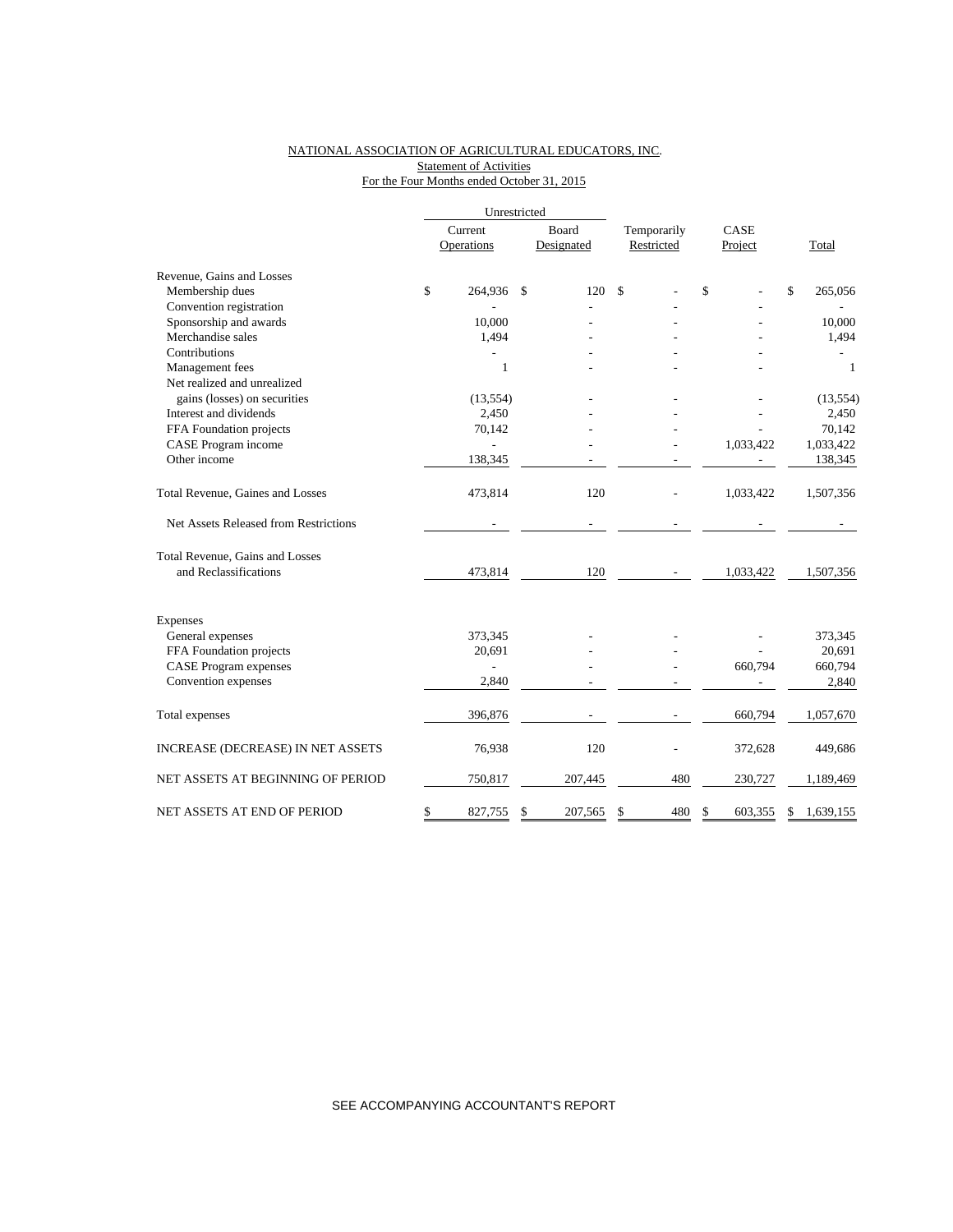# NATIONAL ASSOCIATION OF AGRICULTURAL EDUCATORS, INC. Schedule of Actual vs. Budget

|  |  |  |  |  |  |  |  | For the One and Four Months Ended October 31, 2015 |  |  |
|--|--|--|--|--|--|--|--|----------------------------------------------------|--|--|
|--|--|--|--|--|--|--|--|----------------------------------------------------|--|--|

|                                                       | <b>MONTH</b>             | <b>MONTH</b>             | <b>MONTH</b>            | YEAR TO DATE   | <b>YEAR</b>                  | <b>YEAR</b>              |
|-------------------------------------------------------|--------------------------|--------------------------|-------------------------|----------------|------------------------------|--------------------------|
|                                                       | <b>ACTUAL</b>            | <b>BUDGET</b>            | <b><i>SVARIANCE</i></b> | <b>ACTUAL</b>  | <b>BUDGET</b>                | <b>\$VARIANCE</b>        |
| <b>REVENUE</b>                                        |                          |                          |                         |                |                              |                          |
| Member dues                                           | \$<br>28,545 \$          | 31,938                   | \$<br>$(3,393)$ \$      | 254,346 \$     | 383,260                      | \$<br>(128, 914)         |
| Corporate membership dues                             | 2,670                    | 2,563                    | 107                     | 10,710         | 30,750                       | (20,040)                 |
| Delmar scholarships                                   | ÷,                       | 625                      | (625)                   | $\blacksquare$ | 7,500                        | (7,500)                  |
| Foundation management fees                            | ÷,                       | 7,333                    | (7, 333)                | $\mathbf{1}$   | 88,000                       | (87,999)                 |
| Interest and dividends                                | 278                      | 1,833                    | (1, 555)                | 1,551          | 22,000                       | (20, 449)                |
| Net realized and unrealized                           |                          |                          |                         |                |                              |                          |
| gains (losses) on securities                          | 43,224<br>$\overline{a}$ | ÷.                       | 43,224                  | (13, 554)      |                              | (13, 554)                |
| Merchandise sales<br>Investment income. Life Fund     | 158                      | 833<br>42                | (833)<br>116            | 1,494<br>899   | 10,000<br>500                | (8,506)<br>399           |
| Contributions, Legislative Fund                       | L,                       |                          | $\omega$                |                |                              | $\omega$                 |
| Miscellaneous income                                  | $\overline{a}$           | 833                      | (833)                   | 250            | 10,000                       | (9,750)                  |
| Scholarship raffle proceeds                           | L,                       | 125                      | (125)                   |                | 1,500                        | (1,500)                  |
| National Teach Ag Campaign                            | 554                      | 13,833                   | (13,279)                | 32,393         | 166,000                      | (133,607)                |
| Teacher crisis fund                                   | ÷,                       |                          | L,                      | 1,688          | L.                           | 1,688                    |
| Greenhouse grants revenue                             | $\overline{a}$           | $\overline{a}$           | $\overline{a}$          | 4,100          |                              | 4,100                    |
| <b>BFRDP</b> Grant                                    |                          |                          |                         | ä,             |                              |                          |
| AEM business manager stipend                          |                          | 333                      | (333)                   | $\blacksquare$ | 4,000                        | (4,000)                  |
| CASE management fee                                   |                          | 2,000                    | (2,000)                 |                | 24,000                       | (24,000)                 |
| Council MMM management fee                            |                          | 417                      | (417)                   | ÷.             | 5,000                        | (5,000)                  |
| DuPont Agriscience revenue                            |                          | $\overline{\phantom{a}}$ |                         | 41,292         | ÷,                           | 41,292                   |
| COP                                                   |                          |                          |                         | 57,400         |                              | 57,400                   |
| FFA Foundation project - TTTK                         |                          | 3,875                    | (3,875)                 | 23,553         | 46,500                       | (22, 947)                |
| FFA Foundation project - OPAP                         |                          | 917                      | (917)                   | a.             | 11,000                       | (11,000)                 |
| FFA Foundation project - OMSP                         |                          | 917                      | (917)                   | 3,336          | 11,000                       | (7,664)                  |
| FFA Foundation project - OT                           |                          | 917                      | (917)                   | 4,107          | 11,000                       | (6, 893)                 |
| FFA Foundation project - OYM                          |                          | 917                      | (917)                   | 4,188          | 11,000                       | (6, 812)                 |
| FFA Foundation project - Lifetime Achievement         |                          | 208                      | (208)                   | 18,325         | 2,500                        | 15,825                   |
| FFA Foundation project - Outstanding Service Citation |                          | 205                      | (205)                   | $\blacksquare$ | 2,460                        | (2,460)                  |
| FFA Foundation teacher workshop                       |                          | 958                      | (958)                   | $\equiv$       | 11,500                       | (11,500)                 |
| FFA Foundation Regional Grants Revenue                |                          | 1,500                    | (1,500)                 | $\blacksquare$ | 18,000                       | (18,000)                 |
| FFA Foundation Agriscience Teacher                    |                          | 1,562                    | (1, 562)                | 3,691          | 18,740                       | (15,049)                 |
| FFA Foundation NATAA/NAII                             |                          | 10,000                   | (10,000)                |                | 120,000                      | (120,000)                |
| FFA Foundation project - XLR8                         | 12,942                   | 2,000                    | 10,942                  | 12,942         | 24,000                       | (11,058)                 |
| FFA Foundation communities of practice                | L.                       | 2,733                    | (2,733)                 | ÷.             | 32,800                       | (32,800)                 |
| FFA Foundation convention internet lounge             |                          | 683                      | (683)                   |                | 8,200                        | (8,200)                  |
| Teacher Ag non-Foundation revenue                     |                          | $\sim$                   | $\sim$                  | 22             | $\qquad \qquad \blacksquare$ | 22                       |
| CASE program net income                               | (47, 666)                |                          | (47,666)                | 372,628        |                              | 372,628                  |
| Convention net income                                 | 3,710                    | 6,338                    | (2,628)                 | 8,360          | 69,050                       | (60, 690)                |
| TOTAL REVENUE                                         | 44,415                   | 96,438                   | (52,023)                | 843,722        | 1,150,260                    | (306, 538)               |
| <b>EXPENSES</b>                                       |                          |                          |                         |                |                              |                          |
| Salaries                                              | 29,623                   | 28,806                   | 817                     | 125,871        | 345,675                      | (219, 804)               |
| Taxes and benefits                                    | 9,500                    | 7,301                    | 2,199                   | 37,279         | 87,613                       | (50, 334)                |
| Computer service                                      | $\frac{1}{2}$            | 667                      | (667)                   | 3,375          | 8,000                        | (4, 625)                 |
| Telephone                                             | ÷,                       | 417                      | (417)                   | 966            | 5,000                        | (4,034)                  |
| Accounting                                            | 650                      | 1,317                    | (667)                   | 2,555          | 15,800                       | (13,245)                 |
| Depreciation                                          | 265                      | 250                      | 15                      | 1,059          | 3,000                        | (1, 941)                 |
| Rent                                                  | $\omega$                 | 417                      | (417)                   | 5,000          | 5,000                        | $\overline{\phantom{a}}$ |
| Insurance                                             | 729                      | 667                      | 62                      | 2,916          | 8,000                        | (5,084)                  |
| Legal                                                 | $\blacksquare$           | 83                       | (83)                    | $\blacksquare$ | 1,000                        | (1,000)                  |
| Office Supplies                                       | 640                      | 667                      | (27)                    | 243            | 8,000                        | (7, 757)                 |
| Bank charges and investment fees                      | $\blacksquare$           | 8                        | (8)                     | 2,016          | 100                          | 1,916                    |
| Printing, general                                     |                          | 167                      | (167)                   | 89             | 2,000                        | (1, 911)                 |
| Staff training                                        | $\sim$                   | $42\,$                   | (42)                    | $\blacksquare$ | 500                          | (500)                    |
| Taxes and licenses                                    |                          | 8                        | (8)                     |                | 100                          | (100)                    |
| Membership and contributions                          | $\omega$                 | 1,417                    | (1, 417)                | 14,595         | 17,000                       | (2,405)                  |
| Travel, staff                                         | 522                      | 2,500                    | (1,978)                 | 605            | 30,000                       | (29, 395)                |
| Promotion and marketing                               | 939                      | 1,000                    | (61)                    | 4,195          | 12,000                       | (7, 805)                 |
| Merchandise and diaries                               | $\overline{\phantom{a}}$ | 208                      | (208)                   | 6,003          | 2,500                        | 3,503                    |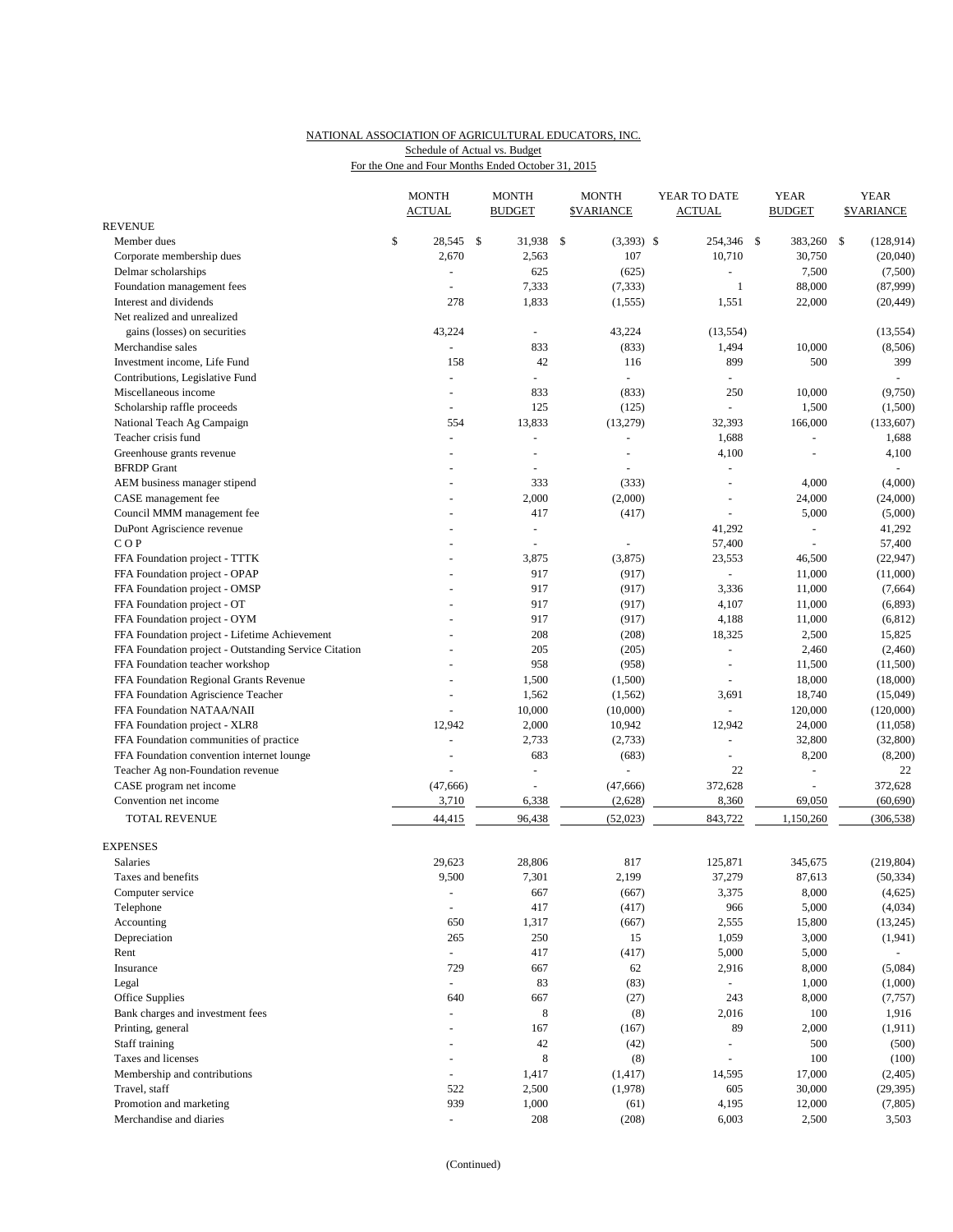### NATIONAL ASSOCIATION OF AGRICULTURAL EDUCATORS, INC. For the One and Four Months Ended October 31, 2015 Schedule of Actual vs. Budget

|                                                       | <b>MONTH</b>   | <b>MONTH</b>            | <b>MONTH</b>      | YEAR TO DATE   | <b>YEAR</b>   | <b>YEAR</b>      |
|-------------------------------------------------------|----------------|-------------------------|-------------------|----------------|---------------|------------------|
|                                                       | <b>ACTUAL</b>  | <b>BUDGET</b>           | <b>\$VARIANCE</b> | <b>ACTUAL</b>  | <b>BUDGET</b> | <b>SVARIANCE</b> |
| Photocopying                                          |                | 8                       | (8)               |                | 100           | (100)            |
| Postage, general                                      | 137            | 542                     | (405)             | 1,488          | 6,500         | (5,012)          |
| Professional liability insurance                      | $\overline{a}$ | 3,043                   | (3,043)           |                | 36,515        | (36, 515)        |
| Public relations                                      |                | 50                      | (50)              |                | 600           | (600)            |
| Scholarships                                          |                | 813                     | (813)             | 11,250         | 9,750         | 1,500            |
| Travel, regional secretaries                          |                | 1,000                   | (1,000)           | 325            | 12,000        | (11,675)         |
| Travel, board of directors                            |                | 3,083                   | (3,083)           | 6,625          | 37,000        | (30, 375)        |
| Nat'l Teach Ag Campaign                               | 30,676         | 11,167                  | 19,509            | 92,098         | 134,000       | (41,902)         |
| FFA Foundation project - TTTK                         |                | 3,875                   | (3,875)           |                | 46,500        | (46,500)         |
| FFA Foundation project - OPAP                         |                | 917                     | (917)             | 1,097          | 11,000        | (9,903)          |
| FFA Foundation project - OMSP                         |                | 917                     | (917)             | 325            | 11,000        | (10,675)         |
| FFA Foundation project - OT                           |                | 917                     | (917)             | 325            | 11,000        | (10,675)         |
| FFA Foundation project - OYM                          |                | 917                     | (917)             | 619            | 11,000        | (10, 381)        |
| FFA Foundation project - Lifetime achievement         |                | 208                     | (208)             | 18,325         | 2,500         | 15,825           |
| FFA Foundation project - Outstanding service citation |                | 205                     | (205)             | ä,             | 2,460         | (2,460)          |
| FFA Foundation teacher workshop                       |                | 958                     | (958)             |                | 11,500        | (11,500)         |
| FFA Foundation Regional Grants                        |                | ÷,                      | $\blacksquare$    | $\blacksquare$ |               |                  |
| FFA Foundation Agrisciense Teachers                   |                |                         |                   | L.             |               |                  |
| FFA Foundation XLR8                                   |                | 2,000                   | (2,000)           | 325            | 24,000        | (23, 675)        |
| FFA Foundation convention internet lounge             |                | 683                     | (683)             | $\equiv$       | 8,200         | (8,200)          |
| FFA Foundation teacher workshop                       | 609            |                         |                   | 609            |               |                  |
| DuPont Agriscience                                    | 1,279          | 1,562                   | (283)             | 10,272         | 18,740        | (8, 468)         |
| Regional grants                                       | L.             | 1,500                   | (1,500)           | L.             | 18,000        | (18,000)         |
| NPS expense                                           |                | 833                     | (833)             |                | 10,000        | (10,000)         |
| Webinar expense                                       |                | 100                     | (100)             |                | 1,200         | (1,200)          |
| Teacher crisis fund                                   | 500            |                         | 500               | 2,000          |               | 2,000            |
| Communities of practice expense                       | L.             | 1,667                   | (1,667)           | 22,191         | 20,000        | 2,191            |
| Substitute teacher hire behinds                       | ÷              | 42                      | (42)              | ä,             | 500           | (500)            |
| Website                                               | 1,319          | $\overline{a}$          | 1,319             | 7,269          | 10,000        | (2,731)          |
| NATAA stipends                                        | L.             |                         | ä,                | 10,375         | 120,000       | (109, 625)       |
| <b>BFRDP</b> expense                                  |                |                         |                   |                |               |                  |
| <b>BFPD</b> contract labor                            | $\overline{a}$ |                         | $\blacksquare$    | $\overline{a}$ |               |                  |
| Credit card expense                                   | 642            | L,                      | 642               | 1,707          | 2,500         | (793)            |
| Miscellaneous                                         |                |                         | ÷                 | 44             | ÷             | 44               |
| <b>TOTAL EXPENSES</b>                                 | 78,030         | 82,949                  | (5,528)           | 394,036        | 1,127,853     | (734, 426)       |
| NET INCOME (LOSS)                                     | (33,615)<br>\$ | $\mathcal{S}$<br>13,489 | (46, 495)<br>\$   | 449,686<br>\$  | 22,407<br>\$  | 427,888<br>\$    |
|                                                       |                |                         |                   |                |               |                  |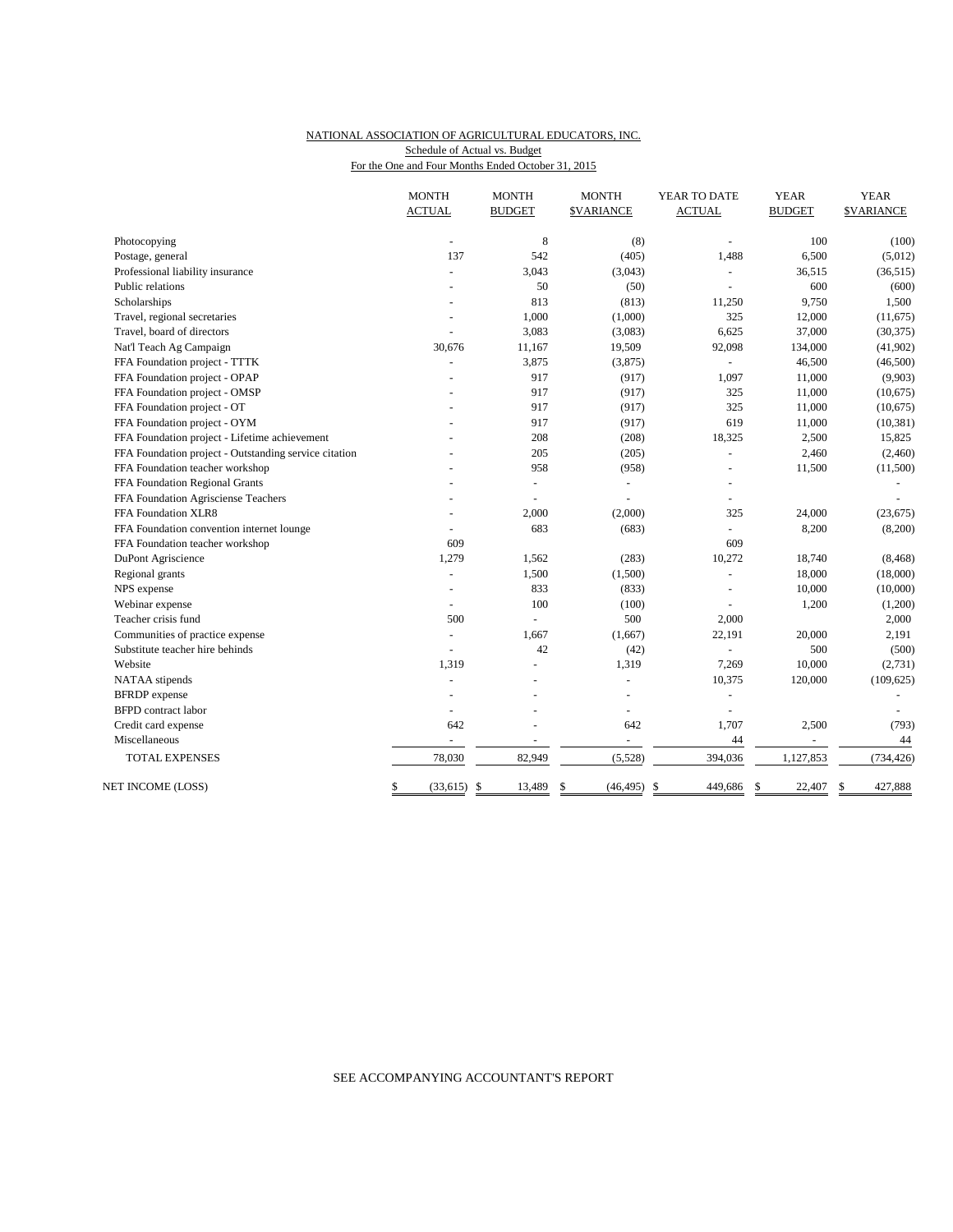#### NATIONAL ASSOCIATION OF AGRICULTURAL EDUCATORS, INC. Schedule of Convention Revenue and Expenses For the One and Four Months Ended October 31, 2015

|                                           |    | <b>MONTH</b><br><b>ACTUAL</b> |    | <b>MONTH</b><br><b>BUDGET</b> |   | <b>MONTH</b><br><b>SVARIANCE</b> |    | YEAR TO DATE<br><b>ACTUAL</b> | <b>YEAR</b><br><b>BUDGET</b> | <b>YEAR</b><br><b>SVARIANCE</b> |
|-------------------------------------------|----|-------------------------------|----|-------------------------------|---|----------------------------------|----|-------------------------------|------------------------------|---------------------------------|
| <b>REVENUE</b>                            |    |                               |    |                               |   |                                  |    |                               |                              |                                 |
| Convention, registration                  | \$ |                               | \$ | 9,583                         | S | $(9,583)$ \$                     |    |                               | \$<br>115,000 \$             | (115,000)                       |
| Convention, trade show                    |    | 900                           |    |                               |   | 900                              |    | 1,200                         |                              | 1,200                           |
| Convention, sponsorships - FFA Foundation |    |                               |    | 4,167                         |   | (4,167)                          |    |                               | 50,000                       | (50,000)                        |
| Convention, host state social             |    |                               |    |                               |   |                                  |    |                               |                              |                                 |
| Convention, sponsorships                  |    | 5,000                         |    | 1,333                         |   | 3,667                            |    | 10,000                        | 16,000                       | (6,000)                         |
| <b>TOTAL REVENUE</b>                      |    | 5,900                         |    | 15,083                        |   | (9,183)                          |    | 11,200                        | 181,000                      | (169, 800)                      |
| <b>EXPENSES</b>                           |    |                               |    |                               |   |                                  |    |                               |                              |                                 |
| Convention, plaques and trophies          |    | 68                            |    | 242                           |   | (174)                            |    | 68                            | 2,900                        | (2,832)                         |
| Convention, printing                      |    | 1,922                         |    |                               |   | 1,922                            |    | 1,922                         |                              | 1,922                           |
| Convention, awards                        |    |                               |    |                               |   |                                  |    | 650                           | 7,000                        | (6,350)                         |
| Convention, meal functions                |    |                               |    | 833                           |   | (833)                            |    |                               | 10,000                       | (10,000)                        |
| Convention, promotion and marketing       |    | 200                           |    | 208                           |   | (8)                              |    | 200                           | 2,500                        | (2,300)                         |
| Convention, postage and shipping          |    |                               |    | 333                           |   | (333)                            |    |                               | 4,000                        | (4,000)                         |
| Convention, equipment rental              |    |                               |    | 1,583                         |   | (1,583)                          |    |                               | 19,000                       | (19,000)                        |
| Convention, host state social             |    |                               |    |                               |   |                                  |    |                               |                              |                                 |
| Convention, committee expense             |    |                               |    | 379                           |   | (379)                            |    |                               | 4,550                        | (4,550)                         |
| Convention, sponsorships - FFA Foundation |    |                               |    | 3,333                         |   | (3,333)                          |    |                               | 40,000                       | (40,000)                        |
| Convention, travel/board of directors     |    |                               |    | 1,167                         |   | (1,167)                          |    |                               | 14,000                       | (14,000)                        |
| Convention, staff travel                  |    |                               |    | 667                           |   | (667)                            |    |                               | 8,000                        | (8,000)                         |
| <b>TOTAL EXPENSES</b>                     |    | 2,190                         |    | 8,745                         |   | (6, 555)                         |    | 2,840                         | 111,950                      | (109, 110)                      |
| NET INCOME (LOSS)                         |    | 3,710                         | S  | 6,338                         | S | (2,628)                          | -S | 8.360                         | 69,050                       | (60, 690)                       |